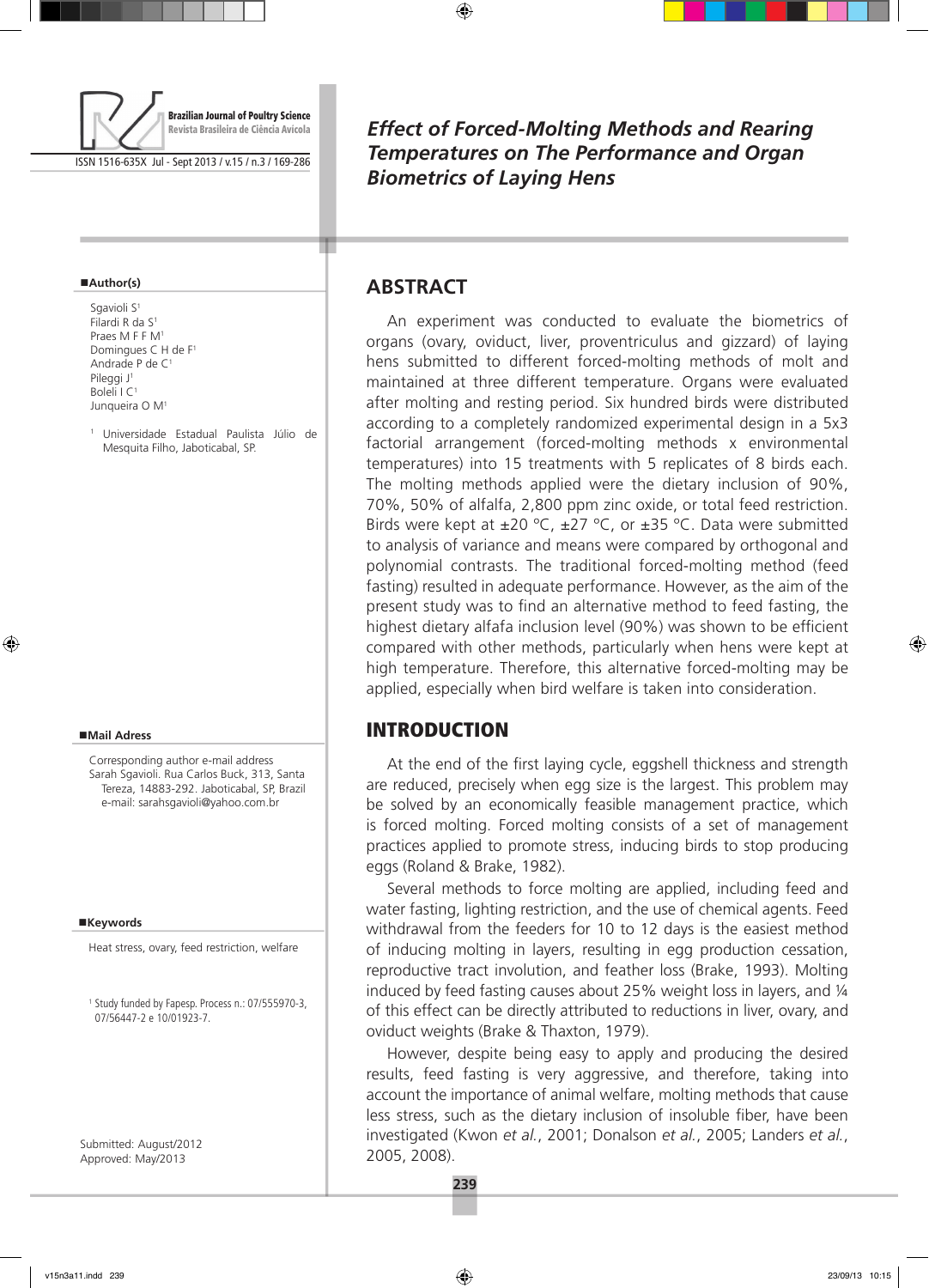

Studies on alternative molting methods have frequently reported conflicting results, which may be attributed to the different environmental conditions in which birds are reared. Among the environmental factors, air temperature, humidity, and movement are highlighted, as they directly affect body temperature maintenance (Tinôco, 1995).

The present study aimed at evaluating the effect of different forced-molting methods applied at three different environmental temperatures on the performance and relative weights of the organs of commercial layers.

# Materials and Methods

The experimental period included the periods of molt and rest. Layers were selected according to body weight and egg production. The different methods of forced molting were applied for 14 days, after which there was a 28-day resting period for the recovery of body and organ weights.

In this trial, 600 commercial Isa Brown layers with 72 weeks of age were distributed, according to a completely randomized experimental design with a 5x3 factorial arrangement (forced molting methods x temperatures) into 15 treatments, with five replicates of eight birds each, totaling 75 experimental units.

During the molting period, a lighting program of 12h of light per day was adopted, and the period was light was gradually increased during the resting period until 17 hours of light per day. Feed and water were supplied *ad libitum.*

Birds were kept in three environmentally-controlled chambers during the molt and the rest periods. Using thermo-hygrometers, the following maximum and minimum temperature and humidity inside the chambers were recorded: 18.9-21ºC and 41.3-64.4% in the cold chamber, 25.9-28.5ºC and 29.5-55.8% in the thermoneutral chamber, and 29.1-32.4ºC and 39.9-52.3% in the hot chamber, respectively.

The following five methods were applied to induce molting: 90% alfalfa and 10% feed (A90); 70% alfalfa and 30% feed (A70); 50% alfalfa and 50% feed (A50); dietary addition of 2,800 ppm zinc (Zn); or feed fasting (control).

The three different environmental temperatures were: cold temperature (CT):  $\pm$  20 $^{\circ}$  C; thermoneutral temperature (NT):  $\pm$  27° C; or hot temperature (HT):  $\pm$ 32º C.

During the experimental period, four birds per treatment were sacrificed after molting and four after resting in order to determine relative ovary, oviduct, liver, proventriculus, and gizzard weights.

Feeds were based on corn and soybean meal, and formulated according to the recommendations of Rostagno *et al.* (2005). (2005).

|  |  |  | Table 1 - Ingredient composition of the experimental     |
|--|--|--|----------------------------------------------------------|
|  |  |  | feeds supplied during the different experimental phases. |

|                                    | Basal diet      |         |  |  |  |  |  |
|------------------------------------|-----------------|---------|--|--|--|--|--|
| Ingredients (%)                    | Molting methods | Resting |  |  |  |  |  |
| Ground corn                        | 72.80           | 72.32   |  |  |  |  |  |
| Soybean meal 45%                   | 23.60           | 23.60   |  |  |  |  |  |
| Limestone                          | 1.54            | 1.54    |  |  |  |  |  |
| Dicalcium phosphate                | 1.43            | 1.43    |  |  |  |  |  |
| Mineral and vitamin<br>supplement* | 0.50            | 0.50    |  |  |  |  |  |
| Salt                               | 0.02            | 0.50    |  |  |  |  |  |
| DL-Methionine                      | 0.11            | 0.11    |  |  |  |  |  |
| Total                              | 100             | 100     |  |  |  |  |  |

\*Supplied per kg feed: 7,812 IU vitamin A, 3,125 IU vitamin D<sub>3</sub>, 15.6 mg vitamin E, 1.2 mg vitamin K<sub>3</sub>, 1.9 mg vitamin B<sub>1</sub>, 4.3 mg vitamin B<sub>2</sub>, 1.2 mg vitamin B<sub>6</sub>, 25 mcg vitamin  $B_{12}$ , 0.3 mg folic acid, 0.1 mg biotin, 12.4 mg niacin, 0.06 mg calcium pantothenate 9.4 mg copper, 0.8 mg iodine, 57.2 mg manganese, 75.3 mg zinc, 0.3 mg selenium, 0.3 g choline chloride 50%, 1.8 g methionine, 62.5 mg growth promoter, 0.5 mg antioxidant.

| Table 2 - Nutritional composition of the experimental    |  |  |  |  |  |  |  |  |
|----------------------------------------------------------|--|--|--|--|--|--|--|--|
| feeds supplied during the different experimental phases. |  |  |  |  |  |  |  |  |

|                                   | Molting methods |       |       |       |         |
|-----------------------------------|-----------------|-------|-------|-------|---------|
|                                   | A90             | A70   | A50   | Zn    | Resting |
| Metabolizable energy<br>(kcal/kg) | 1.184           | 1.592 | 2.000 | 3.025 | 3.008   |
| Crude protein (%)                 | 17.00           | 17.00 | 17.00 | 17.00 | 17.00   |
| Crude fiber (%)                   | 22.82           | 18.45 | 14.09 | -     |         |
| Calcium (%)                       | 1.270           | 1.210 | 1.150 | 1.020 | 1.020   |
| Available phosphorus (%)          | 0.110           | 0.170 | 0.230 | 0.380 | 0.380   |
| Total phosphorus (%)              | 0.267           | 0.341 | 0.415 | 0.603 | 0.602   |
| Sodium (%)                        | 0.077           | 0.071 | 0.065 | 0.050 | 0.230   |
| Total lysine (%)                  | 0.796           | 0.808 | 0.820 | 0.855 | 0.856   |
| Dig. Lysine (%)                   | 0.595           | 0.645 | 0.695 | 0.816 | 0.818   |
| Total methionine                  | 0.264           | 0.292 | 0.320 | 0.389 | 0.390   |
| Dig. methionine (%)               | 0.218           | 0.254 | 0.290 | 0.376 | 0.377   |
| Total met+cys (%)                 | 0.466           | 0.518 | 0.570 | 0.698 | 0.698   |
| Dig. met+cys $(\%)$               | 0.428           | 0.484 | 0.540 | 0.680 | 0.680   |
| Total threonine                   | 0.733           | 0.718 | 0.703 | 0.658 | 0.658   |
| Dig. threonine (%)                | 0.630           | 0.490 | 0.350 | 0.570 | 0.570   |
| Total tryptophan (%)              | 0.258           | 0.234 | 0.210 | 0.151 | 0.151   |
| Dig. tryptophan (%)               | 0.230           | 0.210 | 0.190 | 0.137 | 0.137   |

 $*$  A90 = 90% alfalfa and 10% basal diet; A70 = 70% alfalfa and 30% basal diet;  $A50 = 50\%$  alfalfa and 50% basal diet; Zn = basal diet with the addition of 2,800 ppm zinc.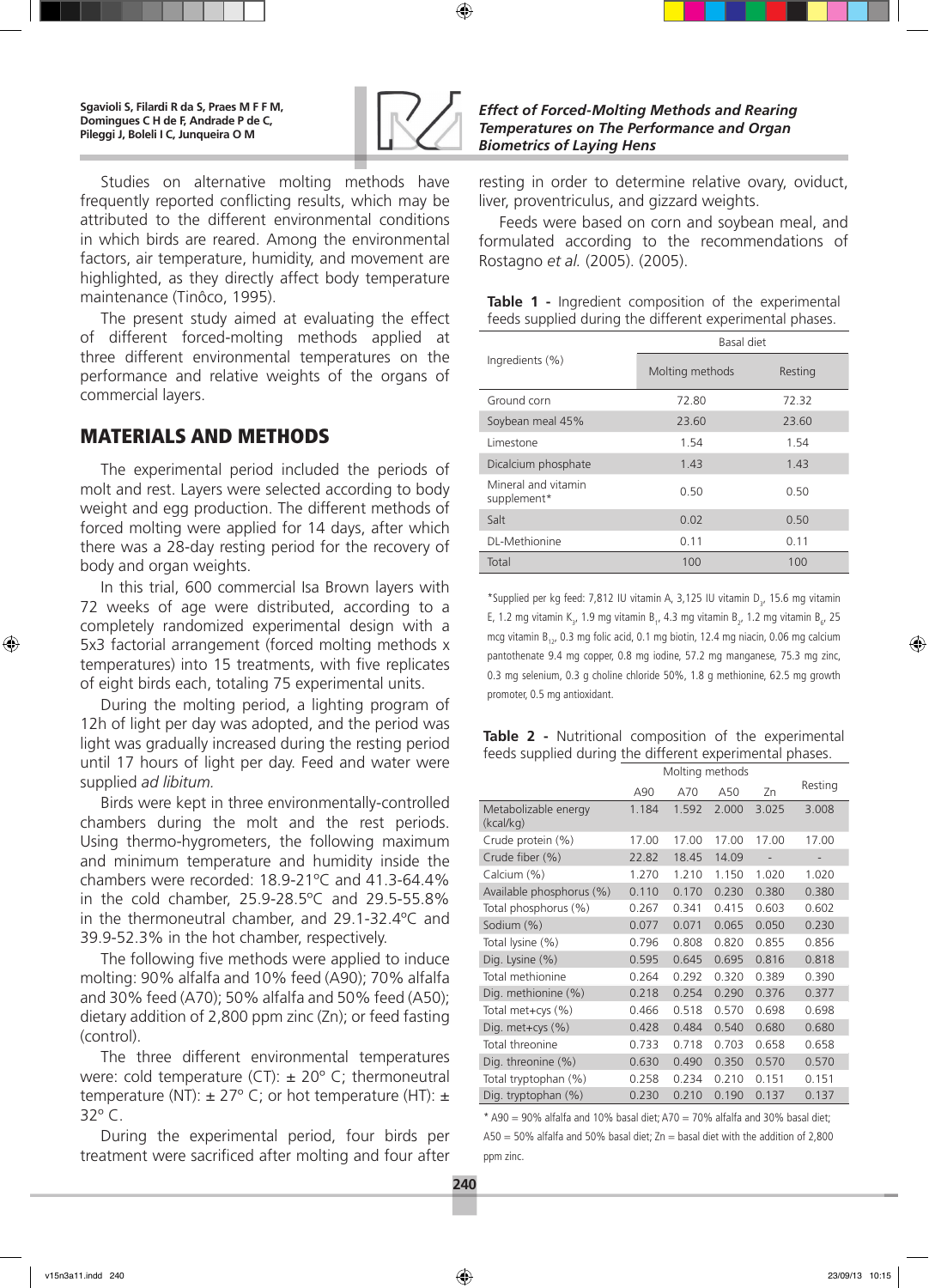

*Effect of Forced-Molting Methods and Rearing Temperatures on The Performance and Organ Biometrics of Laying Hens*

The obtained data were submitted to analysis of variance using the General Linear Models (GLM) procedure of SAS® statistical package (SAS Institute, 2002). When effect was significant, means were compared, at 5% probability level, by orthogonal and polynomial contrasts, as contrast 1: comparison between the sum of A90, A70, and A50 means vs. the sum of Zn and control (feed fasting) means; contrast 2: linear effect of alfalfa levels; contrast 3: quadratic effect of alfalfa levels; contrast 4: comparison between Zn and control means; contrast 5: linear effect of temperatures; and contrast 6: quadratic effect of temperatures.

# Results and Discussion

Ovary weight loss is concomitant with body weight loss, and this process is directly linked to the recovery of the hen's reproductive tract during the molting period (Braker, 1983). Souza *et al.* (2010) reported that many studies in literature found that reproductive tract involution during molt is required to ensure adequate performance during the second laying cycle. Therefore,

morphometric characteristics of some organs of the hens submitted to molting were determined (Tables 3, 4, and 5).

Ovary and oviduct relative weights linearly increased with temperature ( $p < 0.05$ ;  $y = 0.0292x - 0.0623$ ,  $R^2 =$ 0.80;  $y = 0.0378x + 0.6448$ ,  $R^2 = 0.97$ , respectively) as shown in Table 3, with birds maintained at cold temperature presenting the lightest ovaries and oviducts.

The contrast between dietary alfalfa inclusion means and zinc oxide and feed fasting means (C1) was significant (p<0.05) for oviduct relative weight. Average oviduct relative weight of hens submitted to the treatments with alfalfa inclusion (1.82%) was higher than the average relative weight of hens in the zinc oxide and feed fasting groups (1.46%), mainly because of the higher oviduct relative weights of hens fed 70 and 50% of alfalfa (2.07% and 1.93%, respectively).

The low feed intake, stress, and nutritional unbalance that result in the involution of the reproductive tract cause a cascade of neuroendocrine effects. Feed fasting or the supply of diets which

**Table 3 -** Mean relative weight of organs after molting, including probability and contrasts.

|                         | Parameters               |                                   |                                      |                        |                        |  |  |  |  |  |
|-------------------------|--------------------------|-----------------------------------|--------------------------------------|------------------------|------------------------|--|--|--|--|--|
| Treatments <sup>1</sup> | Ovary                    | Oviduct                           | Liver                                | Gizzard                | Proventriculus         |  |  |  |  |  |
|                         | (% )                     | (% )                              | (9/6)                                | (% )                   | (%)                    |  |  |  |  |  |
|                         |                          |                                   | Molting methods (MM) <sup>1</sup>    |                        |                        |  |  |  |  |  |
| A90                     | 0.63                     | 1.46                              | 1.23                                 | 2.53                   | 0.45                   |  |  |  |  |  |
| A70                     | 0.83                     | 2.07                              | 1.48                                 | 2.45                   | 0.43                   |  |  |  |  |  |
| A50                     | 0.96                     | 1.93                              | 1.38                                 | 2.66                   | 0.43                   |  |  |  |  |  |
| Zn                      | 0.59                     | 1.37                              | 1.49                                 | 2.63                   | 0.53                   |  |  |  |  |  |
| Feed fasting            | 0.66                     | 1.55                              | 1.25                                 | 2.26                   | 0.40                   |  |  |  |  |  |
|                         |                          |                                   | Temperature (T) <sup>1</sup>         |                        |                        |  |  |  |  |  |
| ${\sf CT}$              | 0.59                     | 1.37                              | 1.36                                 | 2.57                   | 0.49                   |  |  |  |  |  |
| <b>NT</b>               | 0.60                     | 1.72                              | 1.43                                 | 2.50                   | 0.44                   |  |  |  |  |  |
| HT                      | 1.02                     | 1.94                              | 1.32                                 | 2.45                   | 0.42                   |  |  |  |  |  |
|                         |                          | p - value at analysis of variance |                                      |                        |                        |  |  |  |  |  |
| Molting method          | $0.2829$ <sup>NS</sup>   | $0.0340*$                         | 0.4195 N                             | $0.0429*$              | $0.0247*$              |  |  |  |  |  |
| Temperature             | $0.0143*$                | $0.0214*$                         | $0.6930$ <sup>NS</sup>               | 0.4835 N               | $0.0803$ <sup>NS</sup> |  |  |  |  |  |
| MM x T interaction      | $0.8402$ NS              | $0.7863$ <sup>NS</sup>            | $0.4350$ NS                          | $0.0895$ <sup>NS</sup> | $0.4860$ <sup>NS</sup> |  |  |  |  |  |
| CV(% )                  | 44.33                    | 24.25                             | 19.90                                | 8.73                   | 14.23                  |  |  |  |  |  |
|                         |                          |                                   | p - value for contrasts <sup>2</sup> |                        |                        |  |  |  |  |  |
| C <sub>1</sub>          | ٠                        | $0.0305*$                         | $\overline{a}$                       | $0.2084$ <sup>NS</sup> | $0.2609$ <sup>NS</sup> |  |  |  |  |  |
| C2                      |                          | $0.0642$ <sup>NS</sup>            |                                      | $0.3321$ NS            | $0.7558$ NS            |  |  |  |  |  |
| C3                      | $\overline{\phantom{a}}$ | $0.0779$ <sup>NS</sup>            | $\overline{\phantom{a}}$             | $0.2100$ NS            | $0.8573$ <sup>NS</sup> |  |  |  |  |  |
| C4                      |                          | 0.4585 N                          |                                      | $0.0110*$              | $0.0021*$              |  |  |  |  |  |
| C <sub>5</sub>          | $0.0099*$                | $0.0067*$                         | $\overline{\phantom{a}}$             | $\overline{a}$         |                        |  |  |  |  |  |
| C <sub>6</sub>          | $0.1200$ NS              | $0.6966$ <sup>NS</sup>            |                                      |                        |                        |  |  |  |  |  |

<sup>ns</sup> not significant, \*p< 0.05. 'A90=90 % alfalfa and 10 % feed, A70 =70% alfalfa and 30% feed, A50=50% alfalfa and 50% feed, Zn=feed with zinc oxide; CT=cold temperature; NT=neutral temperature; HT=hot temperature. <sup>2</sup>C1=means of treatments with alfalfa versus means of the other treatments (zinc and feed fasting); C2=linear effect of alfalfa levels; C3=quadratic effect of alfalfa levels; C4= comparison between zinc and feed fasting; C5=linear effect of temperature; and C6=quadratic effect of temperature.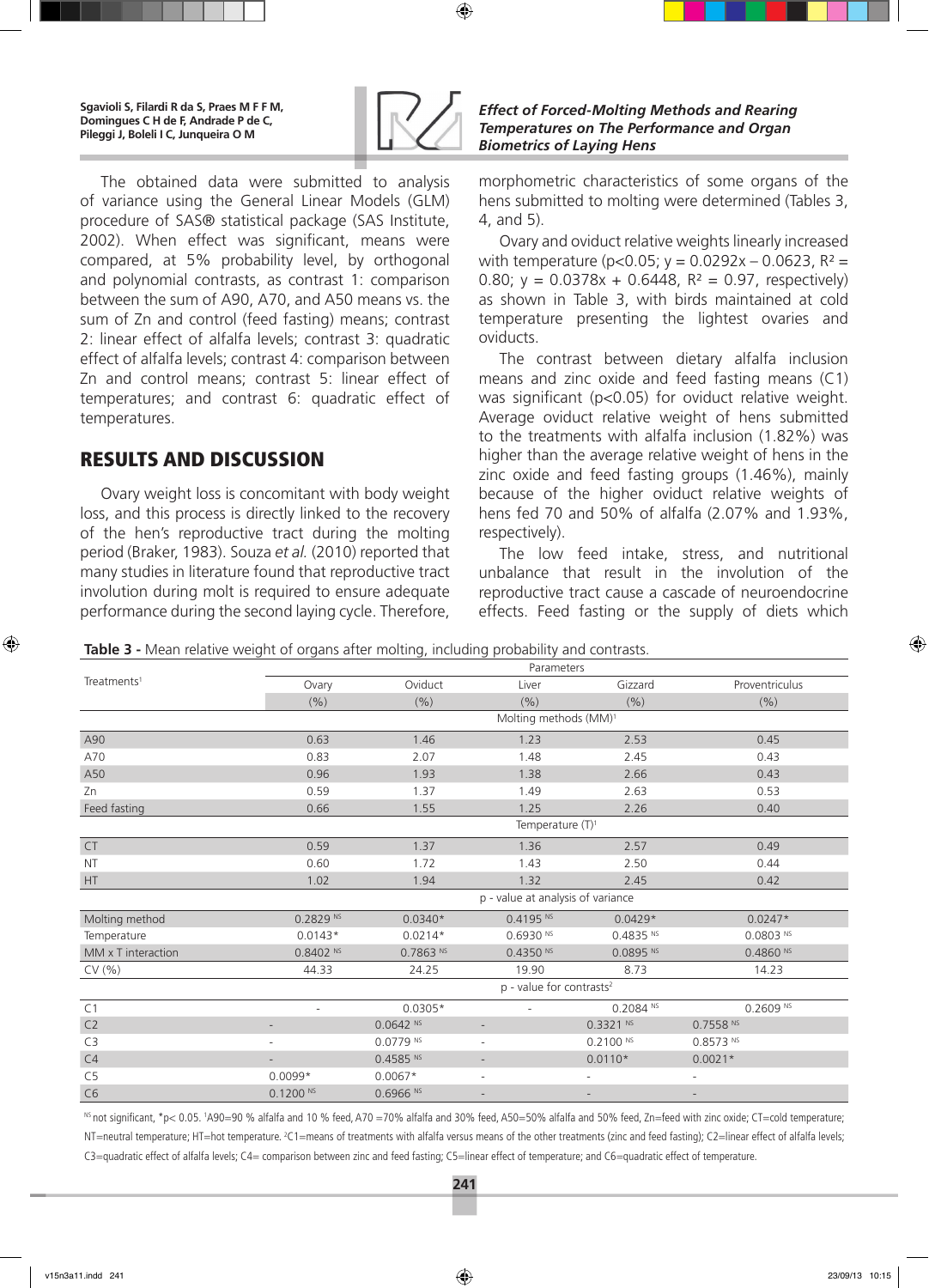

### **Table 4 -** Mean organ relative weights after resting, including probability and contrasts.

|                         | Parameters                             |                          |                                   |                          |                |  |  |  |  |  |
|-------------------------|----------------------------------------|--------------------------|-----------------------------------|--------------------------|----------------|--|--|--|--|--|
| Treatments <sup>1</sup> | Ovary                                  | Oviduct                  | Liver                             | Gizzard                  | Proventriculus |  |  |  |  |  |
|                         | (%)                                    | (9/6)                    | (9/6)                             | (% )                     | (% )           |  |  |  |  |  |
|                         |                                        |                          | Molting methods (MM) <sup>1</sup> |                          |                |  |  |  |  |  |
| A90                     | 0.97                                   | 1.81                     | 0.33                              | 0.98                     | 1.15           |  |  |  |  |  |
| A70                     | 1.32                                   | 2.08                     | 0.33                              | 1.17                     | 1.23           |  |  |  |  |  |
| A50                     | 1.41                                   | 2.13                     | 0.41                              | 1.26                     | 1.17           |  |  |  |  |  |
| Zn                      | 1.50                                   | 2.11                     | 0.35                              | 1.17                     | 1.17           |  |  |  |  |  |
| Feed fasting            | 1.35                                   | 2.09                     | 0.31                              | 1.30                     | 1.15           |  |  |  |  |  |
|                         | Temperature $(T)^1$                    |                          |                                   |                          |                |  |  |  |  |  |
| <b>CT</b>               | 1.46                                   | 2.01                     | 0.31                              | 1.23                     | 1.19           |  |  |  |  |  |
| <b>NT</b>               | 1.24                                   | 2.13                     | 0.37                              | 1.19                     | 1.26           |  |  |  |  |  |
| HT                      | 1.23                                   | 1.99                     | 0.35                              | 1.11                     | 1.07           |  |  |  |  |  |
|                         |                                        |                          | p - value at analysis of variance |                          |                |  |  |  |  |  |
| Molting method          | $0.0014*$                              | $0.1729$ <sup>NS</sup>   | $0.0134*$                         | 0.2717 Ns                | $0.7910$ NS    |  |  |  |  |  |
| Temperature             | $0.0204*$                              | $0.3468$ <sup>NS</sup>   | $0.0258*$                         | $0.5461$ <sup>NS</sup>   | $0.0066*$      |  |  |  |  |  |
| MM x T interaction      | $0.0007*$                              | $0.048*$                 | $0.0238*$                         | $0.5730$ <sup>NS</sup>   | $0.0573$ NS    |  |  |  |  |  |
| CV(% )                  | 13.80                                  | 11.60                    | 13.26                             | 21.27                    | 10.01          |  |  |  |  |  |
|                         | $p$ - value for contrasts <sup>2</sup> |                          |                                   |                          |                |  |  |  |  |  |
| C <sub>5</sub>          | $\overline{\phantom{a}}$               | ٠                        | $\overline{\phantom{a}}$          | $\overline{a}$           | $0.0300*$      |  |  |  |  |  |
| C <sub>6</sub>          | $\overline{\phantom{a}}$               | $\overline{\phantom{a}}$ | $\overline{\phantom{a}}$          | $\overline{\phantom{a}}$ | $0.0105*$      |  |  |  |  |  |

<sup>NS</sup> not significant, \*p< 0.05. 1A90=90 % alfalfa and 10 % feed, A70 =70% alfalfa and 30% feed, A50=50% alfalfa and 50% feed, Zn=feed with zinc oxide; CT=cold temperature; NT=neutral temperature; HT=hot temperature. 2 C5=linear effect of temperature and C6=quadratic effect of temperature.

composition does not supply the nutrients required for body maintenance, cause stress and, consequently hypothalamus hyperactivity. The hypothalamus than releases corticotropic (ACTHRF) and thyrotropic (TSHRF) hormones (Girardon, 2011), which act on the pituitary, which then secretes ACTH and TSH. The increase in the blood levels of these hormones leads to adrenal and thyroid hypertrophy and hyperfunction, causing gonadotropic hormone unbalance (Garcia, 2004).

Woodward *et al.* (2005) fed Leghorn layers a regular feed, 100% alfalfa or fasted the hens during a 9-day experimental period. The authors observed that ovary weight loss was similar between the fasted and the alfalfa-fed hens. This was also observed by Donalson *et al.* (2005) and Landers *et al.* (2005) when comparing feed fasting and feeding 100% alfalfa as forcedmolting methods. Landers *et al.* (2008) found a 10 fold ovary reduction in commercial layers submitted to forced molting by feeding 100% alfalfa or feed fasting.

The results of the present study are consistent with literature reports that show that the supply of high fiber levels to induce molting causes similar reproductive tract weight loss as feed fasting (Table 3). According to Landers *et al.* (2005), in order to be accepted by the poultry industry, methods to induce molting must provide a stimulus substantial enough to cause suficient reproductive tract regression during

molting and result in egg production and quality in the second cycle similar to those obtained with the feedfasting method.

The contrast between the zinc oxide and the feed fasting methods was significant (p<0.05) when gizzard and proventriculus relative weights were considered, with heavier weights for the birds fed zinc oxide. These findings are consistent with those reported by Souza *et al.* (2010), who observed severe gizzard regression and lower gizzard weight when hens were submitted to feed fasting (1.17%).

There was no effect of molting method or temperature (p>0.05) on liver relative weight.

Table 4 shows the effects of molting methods applied at different temperatures on ovary, oviduct, liver, gizzard, and proventriculus relative weights of hens sacrificed after the resting period.

Temperature had a quadratic effect (p<0.05) on proventriculus relative weight, which was the heaviest at thermoneutral temperature ( $y = -0.0022x^2 + 0.1157x$  $-$  0.225; R<sup>2</sup> = 0.99), as shown in Table 4.

Gizzard relative weight was not influenced (p>0.05) by molting method or temperature during the resting period.

There was a significant interaction (p<0.05) between treatments in relation to ovary, oviduct, and liver relative weights.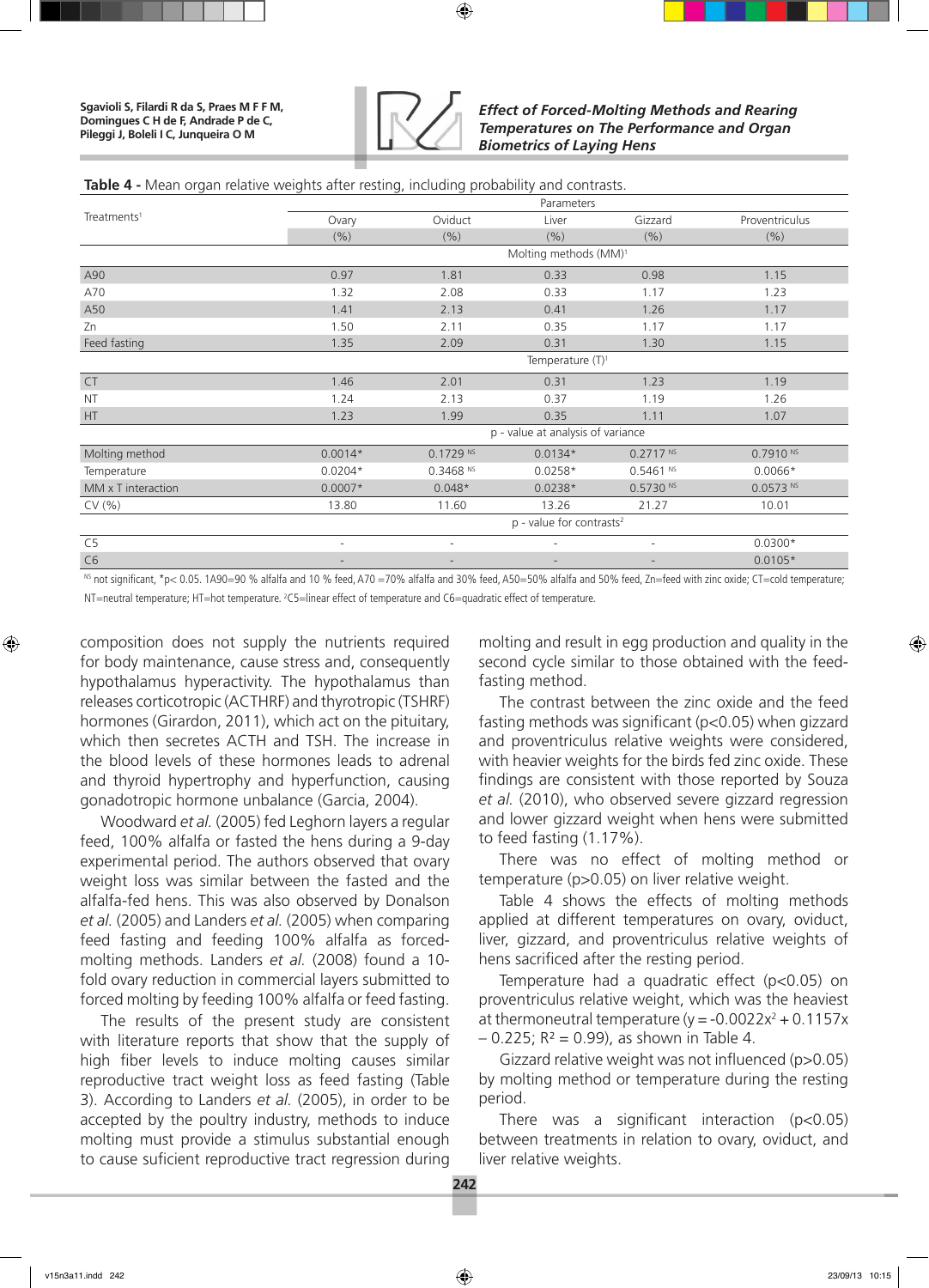

Mean relative weight, F value of orthogonal and polynomial contrasts of the organs that presented significant interaction during the resting period are shown in Table 5.

It was observed that, when hens were kept in the hot temperature environment, the average ovary relative weight of hens fed alfalfa was lower than that of those fed zinc oxide and feed fasted (C1), with 0.95% and 1.66%, respectively.

### *Effect of Forced-Molting Methods and Rearing Temperatures on The Performance and Organ Biometrics of Laying Hens*

Also for hens kept at hot temperature, ovary and oviduct relative weights were quadratically (p<0.05) affected by alfalfa levels (C3) with higher relative ovary and oviduct relative weights for molting methods A50 and A70, respectively ( $y = -0.0009x^2 + 0.1005x -$ 1.3738;  $R^2 = 0.99$ ,  $y = -0.0018x^2 + 0.229x - 4.9225$ ;  $R^2 = 0.99$ , respectively).

When molting methods were considered, temperature had a quadratic effect (p<0.05)on the

**Table 5 -** Mean relative weight, F value of orthogonal and polynomial contrasts of the organs that presented significant interaction during the resting period and contrast probabilities**.**

| Ovary (%)                         |               | Temperature (T) <sup>1</sup> |               |      |                        |                        |
|-----------------------------------|---------------|------------------------------|---------------|------|------------------------|------------------------|
| Molting methods (MM) <sup>1</sup> | CT            | $\sf{NT}$                    | HT.           | Mean | C <sub>5</sub>         | C <sub>6</sub>         |
| A90                               | 1.35          | 1.28                         | 0.28          | 0.97 | $0.0003*$              | $0.0020*$              |
| A70                               | 1.52          | 1.25                         | 1.19          | 1.32 | 0.3258 Ns              | 0.695 Ns               |
| A50                               | 1.48          | 1.39                         | 1.37          | 1.41 | $0.6643$ <sup>NS</sup> | 0.8713 N5              |
| Zn                                | 1.50          | 1.22                         | 1.79          | 1.50 | 0.1567 Ns              | $0.0501*$              |
| Feed fasting                      | 1.46          | 1.05                         | 1.53          | 1.35 | 0.3618 Ns              | $0.0051*$              |
| Mean                              | 1.46          | 1.24                         | 1.23          | 1.31 |                        |                        |
| C1                                | $0.8396^{NS}$ | $0.0703^{NS}$                | $0.0005*$     |      |                        |                        |
| C2                                | $0.5933^{NS}$ | $0.3863^{NS}$                | $0.0006*$     |      |                        |                        |
| C <sub>3</sub>                    | $0.6313^{NS}$ | $0.4358^{NS}$                | $0.0305*$     |      |                        |                        |
| C4                                | $0.8812^{NS}$ | $0.2025^{NS}$                | $0.1304^{NS}$ |      |                        |                        |
| Oviduct (%)                       |               | Temperature $(T)^1$          |               |      |                        |                        |
| Molting methods (MM) <sup>1</sup> | <b>CT</b>     | <b>NT</b>                    | HT.           | Mean | C <sub>5</sub>         | C6                     |
| A90                               | 1.87          | 2.26                         | 1.31          | 1.81 | 0.0829 Ns              | $0.0371*$              |
| A70                               | 1.85          | 1.97                         | 2.41          | 2.08 | 0.1232 Ns              | 0.5214 Ns              |
| A50                               | 2.17          | 2.14                         | 2.09          | 2.13 | 0.6517 Ns              | $0.9395$ NS            |
| Zn                                | 2.01          | 2.23                         | 2.07          | 2.11 | $0.7269$ <sup>NS</sup> | 0.2457 Ns              |
| Feed fasting                      | 2.17          | 2.07                         | 2.03          | 2.09 | $0.7333$ <sup>NS</sup> | $0.9269$ <sup>NS</sup> |
| Mean                              | 2.01          | 2.13                         | 1.99          | 2.04 |                        |                        |
| C1                                | $0.5744^{NS}$ | 0.7776Ns                     | $0.4244^{NS}$ |      |                        |                        |
| C2                                | $0.3979^{NS}$ | $0.4644^{NS}$                | $0.1112^{NS}$ |      |                        |                        |
| C <sub>3</sub>                    | $0.5940^{NS}$ | $0.1401^{NS}$                | $0.0033*$     |      |                        |                        |
| C4                                | $0.6533^{NS}$ | $0.3260^{NS}$                | $0.8683^{NS}$ |      |                        |                        |
| Liver (%)                         |               | Temperature $(T)^1$          |               |      |                        |                        |
| Molting methods (MM) <sup>1</sup> | <b>CT</b>     | <b>NT</b>                    | HT.           | Mean | C <sub>5</sub>         | C6                     |
| A90                               | 0.27          | 0.42                         | 0.29          | 0.33 | 0.5157 Ns              | $0.0044*$              |
| A70                               | 0.49          | 0.29                         | 0.39          | 0.33 | $0.0652$ <sup>NS</sup> | 0.1683 Ns              |
| A50                               | 0.41          | 0.45                         | 0.37          | 0.41 | $0.4642$ <sup>NS</sup> | 0.2107 Ns              |
| Zn                                | 0.27          | 0.43                         | 0.37          | 0.35 | 0.2155 Ns              | 0.1218 Ns              |
| Feed fasting                      | 0.31          | 0.28                         | 0.34          | 0.31 | $0.6455$ <sup>NS</sup> | 0.4425 N               |
| Mean                              | 0.31          | 0.37                         | 0.35          | 0.34 |                        |                        |
| C1                                | $0.3143^{NS}$ | $0.2093$ NS                  | 0.9807 Ns     |      |                        |                        |
| C <sub>2</sub>                    | $0.0450*$     | 0.4187 N                     | 0.1557 Ns     |      |                        |                        |
| C <sub>3</sub>                    | $0.0329*$     | $0.0044*$                    | 0.2154 N      |      |                        |                        |
| C4                                | $0.4667^{NS}$ | $0.0070*$                    | $0.6441$ NS   |      |                        |                        |

<sup>NS</sup> not significant, \*p< 0.05. 1A90=90 % alfalfa and 10 % feed, A70 =70% alfalfa and 30% feed, A50=50% alfalfa and 50% feed, Zn=feed with zinc oxide; CT=cold temperature; NT=neutral temperature; HT=hot temperature. C1=means of treatments with alfalfa versus means of the other treatments (zinc oxide and feed fasting); C2=linear effect of alfalfa levels; C3=quadratic effect of alfalfa levels; C4= comparison between zinc and feed fasting; C5=linear effect of temperature; and C6=quadratic effect of temperature.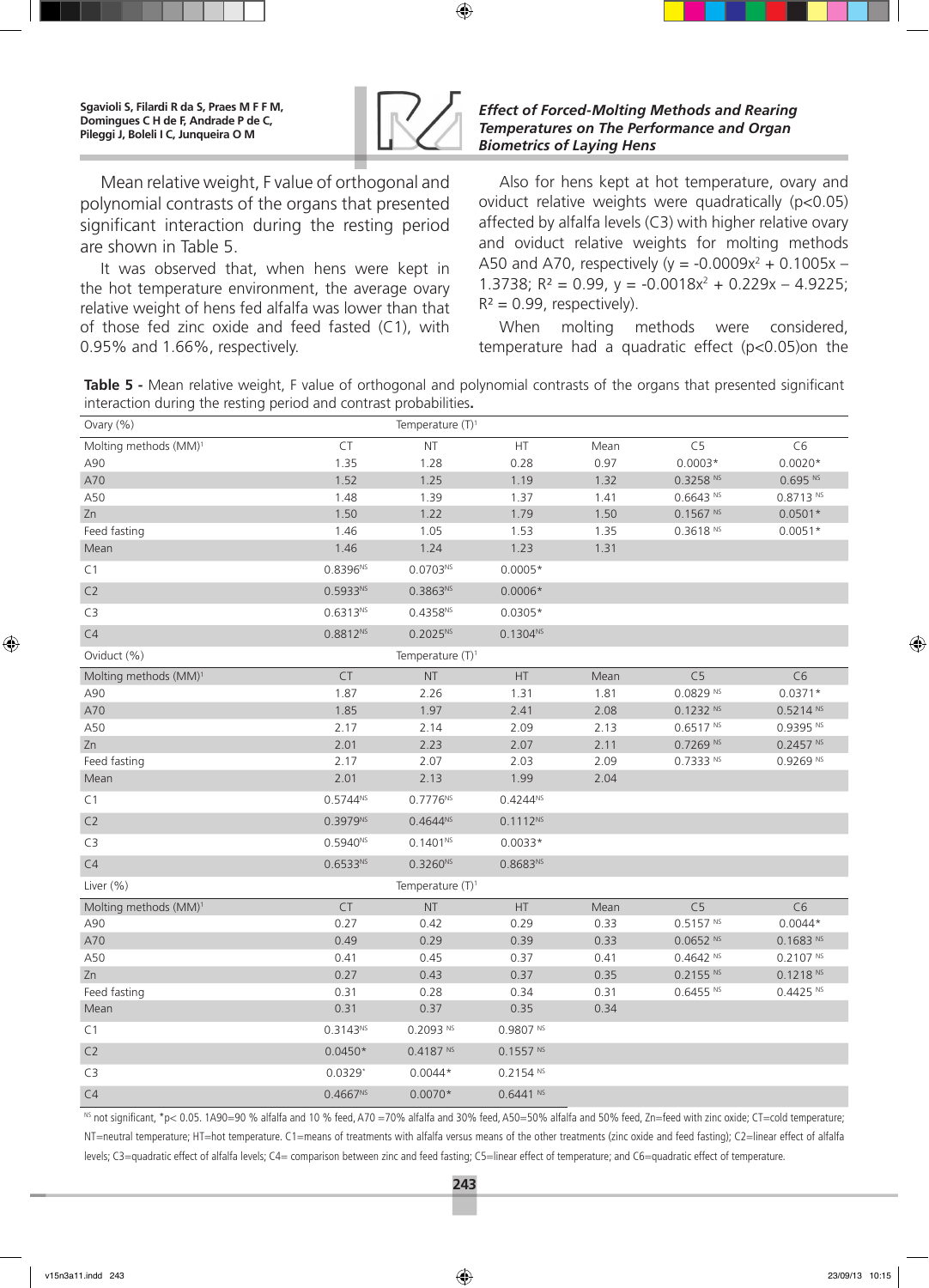

ovary and oviduct relative weights of birds fed 90% alfalfa, with higher ovary and oviduct relative weights (y = -0.0077x2 + 0.3503x – 2.59; R² = 0.99, y = -0.0116x2  $+ 0.6024x - 5.525$ ; R<sup>2</sup> = 0.99, respectively) obtained in hens kept at thermoneutral temperature.

When molting was induced with zinc oxide and feed fasting, temperature had a quadratic effect on ovary relative weight (p<0.05;  $y = 0.0074x^2 - 0.3886x$  $+ 6.305$ ; R<sup>2</sup> = 0.99, y = 0.0079x<sup>2</sup> – 0.4301x + 6.9; R<sup>2</sup>  $= 0.99$ , respectively), with the heaviest ovary relative weight obtained in hens kept in the hot temperature environment.

The recovery of the reproductive tract after the resting period is extremely important for egg production during the second laying cycle. One of the main functions of the ovary is to produce steroidal hormones, which are essential for reproductive tract growth and function and depend on the bird's nutritional status. The reproductive system is regulated by the hypothalamic-pituitary-gonadal axis. The gonadotropin-releasing hormone (GnRH) stimulates the pituitary to secrete the luteinizing hormone (LH), which is responsible for stimulating progesterone production by the mature follicle that consequently breaks and releases the ovum. The pituitary also produces the follicle-stimulating hormone (FSH). FSH may stimulate the production of steroidal hormones by the developing follicle cell, particularly in the small follicles (Leite & Viveiros, 2009).

The details of the interactions found in the present study showed that, when hens are maintained at hot temperature, the most efficient molting methods in terms of recovery of the reproductive tract were A50, A70, zinc oxide, and feed fasting, whereas when temperature was thermoneutral, A90 promoted the best recovery of the ovary and of the oviduct.

There is little information in literature describing the effects of alternative molting methods on the recovery of organs after the resting period, particularly when different environmental temperatures were used.

There was a quadratic effect (p<0.05) of the interaction (C3) of cold temperature with dietary alfalfa levels (y = -0.0004x<sup>2</sup> + 0.049x – 1.1025; R<sup>2</sup> = 0.99), with hens submitted to molting methods A70 and A50 presenting the heaviest livers. When birds were kept at thermoneutral temperature, the contrast among alfalfa levels (C3) had a quadratic effect (p<0.05) on liver relative weight (y =  $0.0004x^2$  –  $0.0515x + 2.1187$ ;  $R^2 = 0.99$ ), with birds submitted to A90 and A50 presenting heavier livers. Also when kept under thermoneutral temperature, when the methods

of feed fasting and zinc oxide were compared, hens submitted to the zinc oxide method presented higher liver relative weight (p<0.05).

Considering the molting methods applied, only liver relative weight of hens submitted to A90 was influenced by temperature ( $p < 0.05$ ;  $y = -0.0025x2 +$ 0.1395x - 1.515;  $R^2 = 0.99$ ), with the heaviest livers obtained at thermoneutral temperature.

Better liver weight recovery indicates that more energy sources, such as glycogen and lipids, are being metabolized in the liver (Berry & Brake, 1985). Liver recovery is also an indication that the hormones required for egg production after molting are being produced. Egg production depends on ovarian steroids (Berry & Brake, 1985), such as estrogen, which stimulate yolk production through the synthesis of phosphoproteins that are produced in the liver (Berry & Brake, 1985). Therefore, when hens were submitted to different forced-molting methods and kept at thermoneutral temperature, the method of the dietary inclusion of 90% alfalfa promoted the best liver recovery, which may aid egg production during the second laying cycle.

# **CONCLUSIONS**

The traditional forced-molting method of feed fasting resulted in good performance. However, as the purpose of the present study was to find an alternative method to feed fasting, the dietary inclusion of the highest alfalfa level, that is, the supply of 90% alfalfa and 10% feed was shown to be efficient compared with the other tested methods, particularly when birds were kept under hot temperature. Therefore, the dietary inclusion of 90% alfalfa may be used as an alternative forced-molting method relative to feed fasting, especially when bird welfare is taken into consideration.

## REFERENCES

- Berry WD, Brake J. Comparison of parameters associated with molt induced by fasting, zinc and low dietary sodium in caged layers. Poultry Science 1985;64:2027–2036.
- Brake J, Thaxton P. Physiological changes in caged layers during a forced molt. Poultry Science 1979;58:707.
- Brake J. Recents advances in induced molting. Poultry Science 1993;72:929- 931.
- Donalson LM, *et al.* Utilizing different ratios of alfalfa and layer ration for molt induction and performance in commercial laying hens. Poultry Science 2005;84:362–369.
- Garcia EA. Muda forçada em poedeiras comerciais e codornas. Anais da Conferência Apinco de Ciência e Tecnologia Avícolas; 2004; Santos, São Paulo. Brasil. p.45-62.